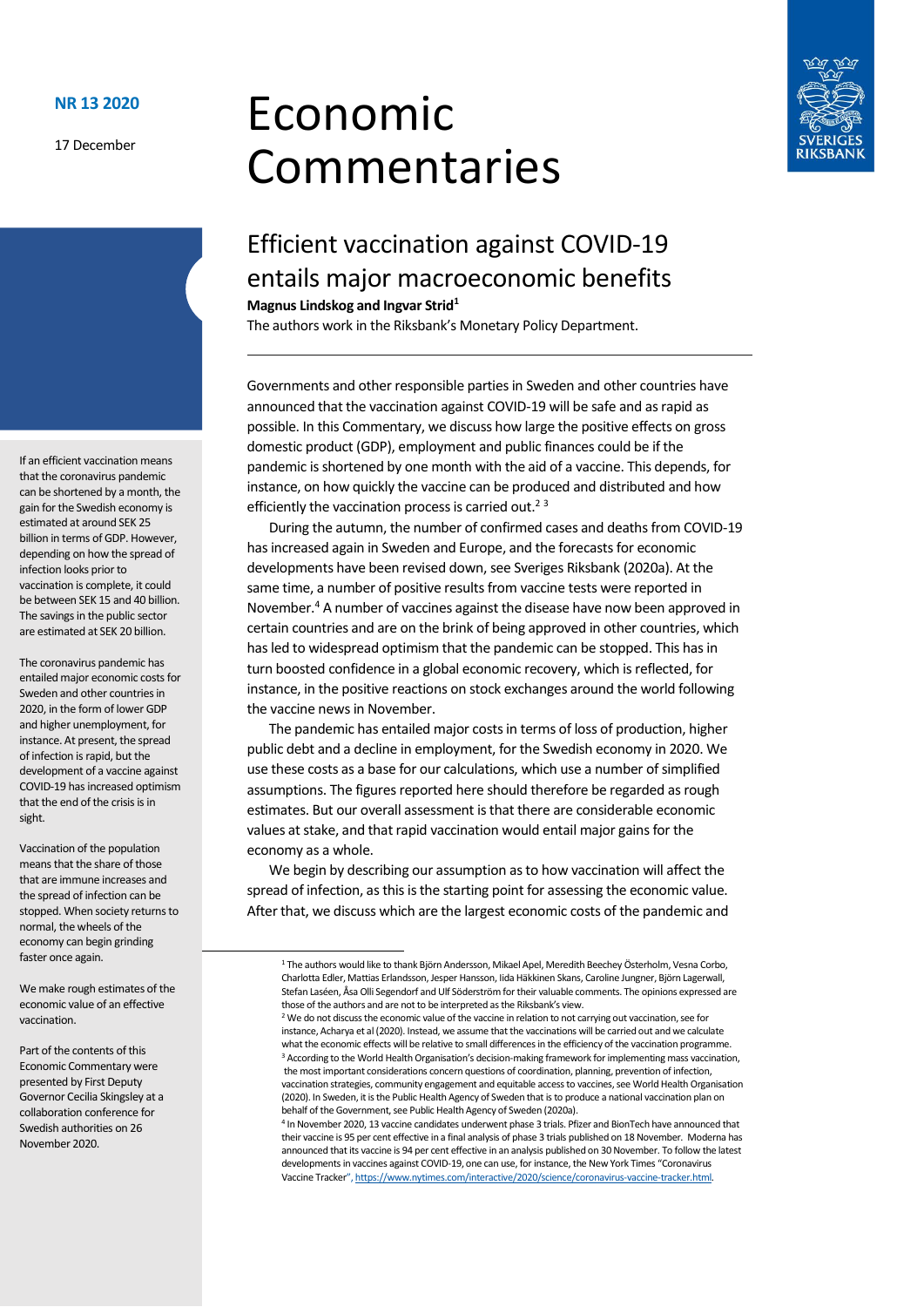how they can be measured. Then, we describe a simple conceptual framework for calculating the gains from rapid vaccination. Finally, we report calculations of these gains expressed in terms of effects on GDP, public finances and the labour market

#### Mass vaccination can stop the spread of infection

Our starting point is that the only realistic way of stopping the pandemic in the near future is to mass vaccinate the population. Despite restrictions, the infection is currently being spread rapidly in Sweden and several other countries, which indicates that the share of the population that is immune to the coronavirus is still limited. This conclusion is also supported by studies measuring how large a percentage of the population has antibodies against the virus.<sup>5</sup> <sup>6</sup> The central assumption in this Commentary is that vaccination will mean that the share of the population that is immune will become sufficiently high to stop the spread of infection. This will in turn have positive effects on economic developments.

## Economic costs of the pandemic

The economic costs of the pandemic can in general be divided up into direct and indirect costs. Direct costs concern, for instance, the cost of medical care, sickness insurance and infection tracking. One can also include costs in the form of human suffering and deaths here, which are more difficult to quantify. The most measurable economic loss to society consists of indirect costs that arise when production, employment and incomes become lower as a result of social distancing, that is, when people keep a distance from one another to reduce the risk of infection. This means that more people are staying home and that those who work in branches such as hotels, restaurants, culture, passenger transport and physical retail trade are hit particularly hard economically.<sup>7</sup> However, other branches than these can also be affected negatively by the generally lower demand or by bottlenecks in production chains. As long as the infection continues to spread and there is no end to the pandemic in sight, there is also uncertainty over how the economy will develop going forward, which is dampening consumption and investment. Costs of postponing medical care and in the form of poorer mental and physical health are also examples of indirect effects of the pandemic.

It is very difficult to say how the pandemic will affect the economy in the longer run.<sup>8</sup> Vaccination and an end to the spread of infection mean, however, that the long-term negative effects on the economy should be smaller than they would otherwise have been. In the calculations below, we simplify and disregard these effects.

## How can the economic costs be measured?

**-**

The costs of the pandemic can be described in more or less detail and the some costs are more difficult to measures than others. We have not calculated all of these costs. For

<sup>5</sup> A study published by the Public Health Agency of Sweden shows that the share of positive test results regarding antibodies, based on blood tests in outpatient case was around 4 to 7 per cent during the period 20 April to 14 June, see Public Health Agency of Sweden (2020b). In Stockholm, which has seen a relatively high level of infection, around 32 per cent of the population showed antibodies in the middle of November 2020, see Dagens Nyheter. (2020). See also Edvinsson (2020) for a discussion of how the percentage infected so far can be estimated. As a press gathering called by the Public Health Agency on 24 November 2020, the chief epidemiologist said that "we do not see any signs that an immunity in the population is slowing down the spread of infection at present".

<sup>6</sup> Based on the so-called effective reproduction number, which describes how quickly the infection spreads, and the efficiency of the vaccine, one can in theory calculate how large a percentage of the population needs to be immune to stop the spread of infection. The calculations become more complicated if one assumes that the vaccine does not provide a lasting protection, see Anderson et al. (2020). <sup>7</sup> We do not discuss how the costs are divided between different individuals or sectors. The calculations thus do not show that some have been hit harder than others by the crisis.

<sup>8</sup> See the article "The long-term economic effects of the pandemic are uncertain" in the Riksbank's Monetary Policy Report in November, Sveriges Riksbank (2020). This discusses various reasons why the pandemic could have a negative effect on the economy in the longer run.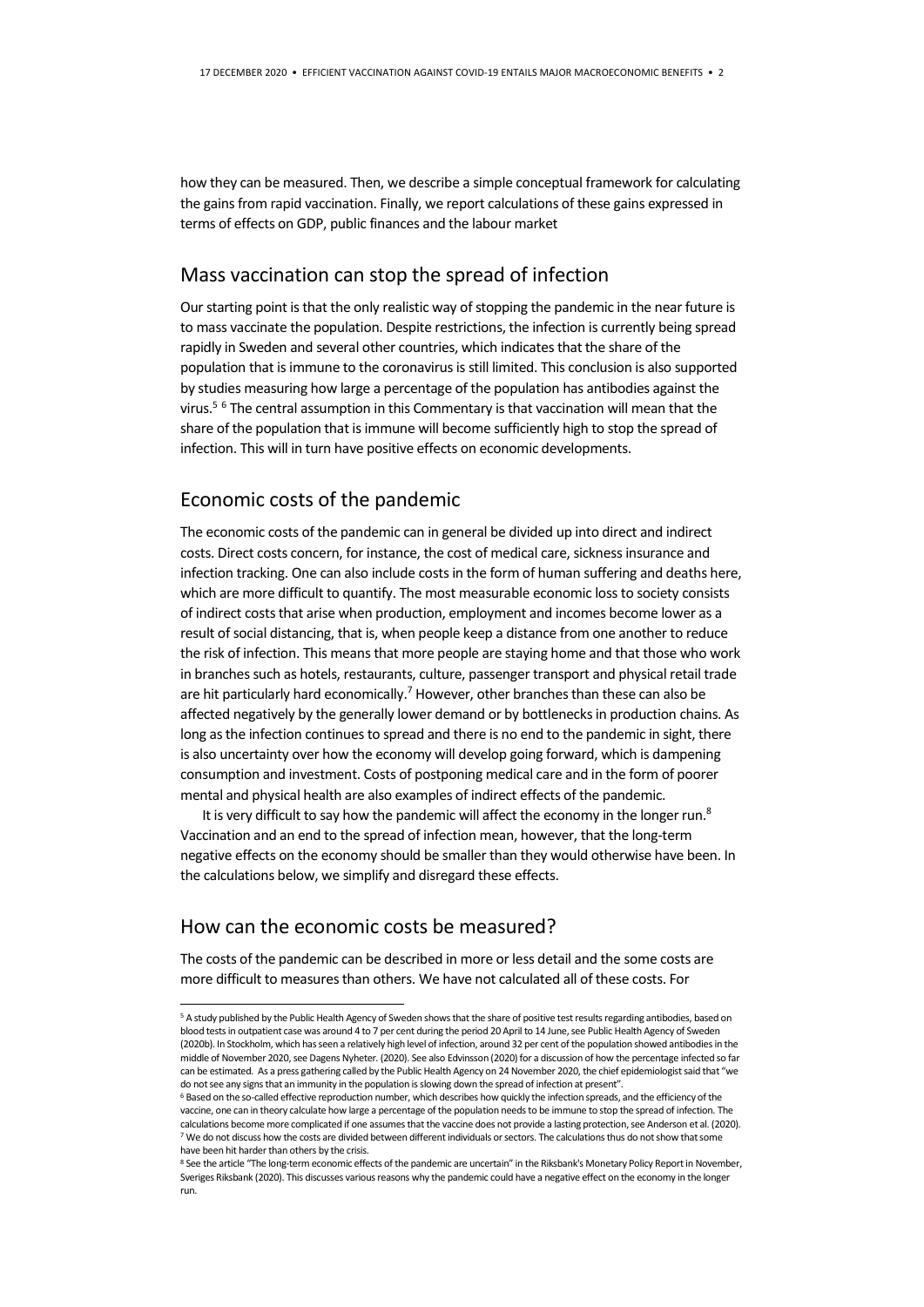instance, we do not include the value of the lives that can be saved by a rapid vaccination process.<sup>9</sup> Our simplified approach means instead that we are focusing on the effects that the pandemic and the vaccination programme have on central macroeconomic variables. This means that our starting point is that the effects of the pandemic on the economy can be measured on the basis of its impact on GDP, employment and general government net lending. A large part of the direct and indirect costs described above are thus captured, but we also ignore some of them.<sup>10</sup>

GDP represents the value of what is produced in a country and, somewhat simplified, the income generated. Although it is not a perfect measure of economic welfare, it is probably the most common form of measurement. Employment (or unemployment) complements GDP as a measure of economic activity. General government net lending provides a further perspective on the costs of the pandemic. With GDP as the sole measure of costs, we would be disregarding the fact that the economic downturn would have been much larger without fiscal policy stimulation measures. The public sector could have saved substantial economic resources, or used them for public services or investment, reduced taxes or increased transfers to households if the pandemic had not occurred. The Government assesses, for instance, that the costs of economic measuresin 2020 in response to the pandemic amount to almost SEK 200 billion during 2020, or around 4 per cent of GDP.<sup>11</sup> As a comparison, this is roughly equivalent to the expenditure on support to those who are ill and families with children during 2019.<sup>12</sup> Moreover, public revenue from taxes declines when economic activity declines.

Sweden is a small, open economy that is affected to a large degree by developments abroad. As the pandemic has affected large parts of the world at the same time, the negative effects on the Swedish economy have been reinforced.<sup>13</sup> One important consequence of this is that the vaccinations need to be made at around the same pace in Sweden and abroad if one is to attain the economic gains we report in this Commentary.<sup>14</sup>

## How can the gains of efficient vaccination be calculated?

To estimate the gains of a rapid vaccination process, we use the conceptual framework shown in Figure 1. We see from the red line in the figure that the pandemic has meant that GDP in Sweden and other countries has been lower in 2020 than was expected prior to the pandemic, which is illustrated by the blue line. We assume that the level of GDP will remain lower than normal as a result of the spread of infection and the restrictions on society that remain as long as the pandemic continues, that is, as long as the share of the population that is immune is too low. When the population is vaccinated, the percentage of those immune

**-**

<sup>9</sup> Between 1 March and 30 November 2020, around 6 800 people in Sweden died as a result of COVID-19, that is, on average around 750 people per month during the period March to November. The total economic value of these lives can be estimated on the base of their remaining life expectancy if they had not died of COVID-19 and the value of further year of life, see for instance Hall et al (2020) and Hultkrantz (2020). Similar calculations are used, for example, to assess how many resources should be invested in increased road safety. 10 Cutler and Summers (2020) estimate the total economic costs of the pandemic for the United States. Lower GDP comprises around half of the costs. The other half is made up of costs for premature death, long-term reduction in physical and mental health. <sup>11</sup> See Government Offices of Sweden (2020) Table 1.6

<sup>&</sup>lt;sup>12</sup> State expenditure for economic security in the event of illness and disability amounted to SEK 98 billion in 2019. Expenditure on economic security for families and children was SEK 97 billion, see Government Offices of Sweden (2020), table 7.4.

<sup>13</sup> Swedish exports contributed to dampening Swedish GDP during the spring. Factory closures in Europe in particular also contributed to Swedish industries being forced to reduce their output as a result of shortages of input goods.

<sup>&</sup>lt;sup>14</sup> One way of illustrating this idea is to assume (counterfactually) that Sweden were the only country to implement mass vaccination. The Swedish economy would probably develop better than those in other countries, but poorer than if the other countries also vaccinated their populations. Bhushan and Struyven (2020) present forecasts for how the share of the population vaccinated will develop during 2021 in a number of countries. According to them, vaccination will take place at roughly the same pace in the EU, the United States, Japan, Canada, the United Kingdom and Australia.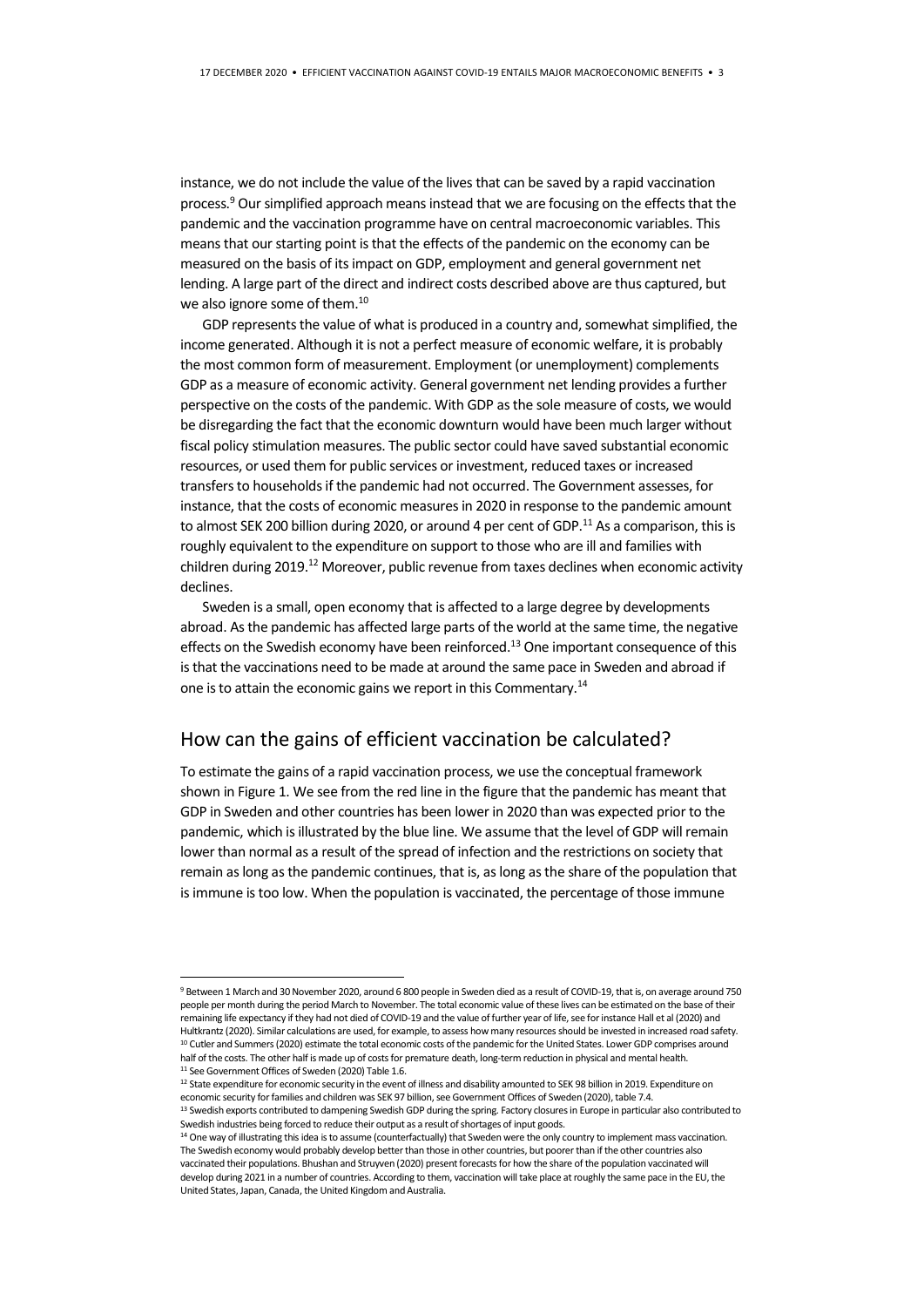increases, and in time becomes sufficiently large to stop the spread of infection. The economy then recovers and GDP returns to its normal level.<sup>15</sup>

To illustrate the gains of rapid vaccination, we compare two scenarios, where vaccination is at different paces. In one scenario, it is assumed that the spread of infection will stop one month earlier than in the other scenario. We can follow how the economic recovery develops along the light blue and yellow lines respectively. We assume that the economic recovery will follow the same path in both scenarios, which is illustrated by these lines having the same slope. We consider this a reasonable assumption as long as it is a question of relatively small differences in vaccination time between the scenarios, for instance, one month.

The size of the gain depends on how large the negative effects of the pandemic are on GDP when immunity is attained (the difference between the blue and red lines). Using our assumptions, the gain corresponds to the pandemic's average effects on GDP per month in 2020.



**Figure 1. Conceptual framework to illustrate how the gains of a rapid vaccination are calculated.**

This conceptual framework is of course very simplified. A more sophisticated approach might have been to produce economic forecasts or scenarios under different assumptions of how the vaccination programme is implemented. But this would require detailed assumptions regarding when the vaccination is implemented and how the spread of infection develops, as well as a number of other factors.<sup>16</sup> Here we choose instead to simplify the analysis, for better or for worse. One advantage of doing so is that it is relatively easy to investigate how the calculations would be affected if one made other assumptions.

The most important uncertainty factors in our calculations are how GDP develops during the vaccination period and the size of the long-term effects of the pandemic on GDP. In Figure 1, this entails an uncertainty regarding the red and blue lines for 2021. If the pandemic

**-**

<sup>&</sup>lt;sup>15</sup> One can assume that vaccination will start at the beginning of 2021. Of course, it is not possible to register with any precision when immunity among the population will be attained. But there will be reliable data on how many have been vaccinated, which will provide a good guidance, and immunity is expected to entail a rapid decrease in the spread of infection. It should have immediately positive effects on economic developments. On the basis of Bhushan and Struyvens' (2020) projections regarding the percentage of vaccinated in different countries, it is probable that immunity will be attained at some point in the second half of 2021.

<sup>&</sup>lt;sup>16</sup> Another alternative is to study how lower economic activity in service sectors with physical contact affects overall economic developments, see Hafner et al (2020).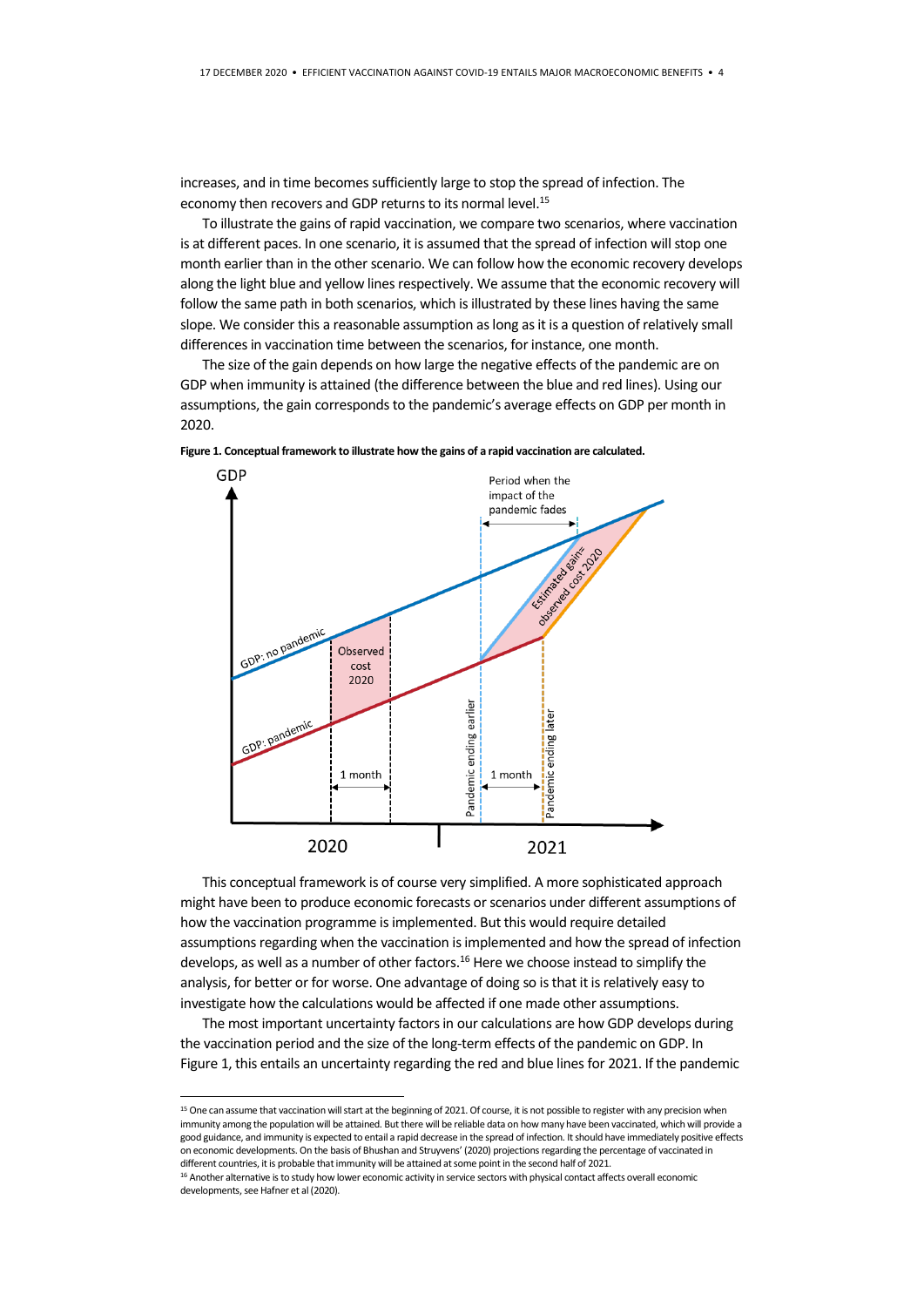means that GDP is lower for long, despite vaccination, this could mean that we over-estimate the benefits of the vaccination taking place one month earlier (lower placement of the blue line).<sup>17</sup> The benefit also depends on how the spread of infection develops and how large the economic consequences will be (higher or lower placement of the red curve). How uncertainty about near term economic developments can affect the calculations is discussed in more detail below.

#### Benefits in terms of GDP, public finances and employment

The benefits of rapid vaccination are thus calculated on the basis of estimates of what economic costs the pandemic entails. We obtain these costs by comparing the Riksbank's most recent assessment of economic developments in 2020 with the assessment the Riksbank made in February just before the outbreak of the pandemic.<sup>18</sup> We focus on the effects on GDP, but also illustrate the effects on the labour market and public finances to give a broader picture. Roughly, one can say that the blue line in Figure 1 corresponds to the forecast in the February Monetary Policy Report, and the red line to the forecast in the November report.

In the scenarios, a rapid vaccination of the population means that immunity is attained *one month* earlier. It is easy to adjust the calculations below so that they instead give the benefits of the vaccination time being reduced by, for instance, one week by dividing them by 4, or one quarter by multiplying by 3.

During 2020, fiscal and monetary policy have contributed to alleviating the damaging impact of the pandemic on the economy. Without this stimulation, the negative effects on GDP and the labour market reported below would have been much greater.

#### **GDP**

**-**

The Riksbank's forecast in November for GDP in the year 2020 is around SEK 270 billion lower than in the forecast made in February. Since the start of the pandemic until now, from March to December, the average deviation per month has been around SEK 27 billion, or just over 6 per cent. According to our method, this corresponds to the benefit of shortening the vaccination time by one month.<sup>19</sup>

This estimate is uncertain, though, as we have discussed earlier. The most important uncertainty factor concerns how the spread of infection can develop over the time the vaccination is being implemented. In Figure 1 this means that the red line could become higher or lower in 2021.<sup>20</sup> During 2020, there has been a clear relationship between the spread of infection and economic activity. By using Statistics Sweden's activity index, which estimates GDP on a monthly basis, we can calculate the GDP loss at around SEK 40 billion on average in April and May when the infection was spreading rapidly. For March and September, the GDP loss was instead relatively low, on average around SEK 15 billion. On the basis of this, we assess that the benefits of a raid vaccination can be estimated at between

<sup>&</sup>lt;sup>17</sup> The fact that the pandemic has been under way for a long time has two opposing effects to the benefits of rapid vaccination. On the one hand, the risk that the long-term effects on the economy will be greater increases, which could mean that we underestimate the benefits of rapid vaccination. However, this effect is probably small, as the difference in vaccination time between the scenarios is slight. If GDP does not return to the level forecast prior to the pandemic, on the other hand, this could mean that we are over-estimating the benefits. Our assessment is that this in general indicates that we are over-estimating the benefits somewhat. <sup>18</sup> See Sveriges Riksbank (2020a) and (2020b).

<sup>&</sup>lt;sup>19</sup> Please note, however, that this total benefit is spread out over time, see Figure 1. It thus does not mean that the entire benefit will come during one month. If, for instance, the recovery to a normal situation were to take six months after immunity was attained, then the benefits during this period would be around SEK 4-5 billion per month. If a part of the GDP costs in 2021 is attributable to 2020 because of delayed effects, according to calculations not reported here, the cost per month could instead be estimated at 330/10 = 33 billion per month. However, we choose to simplify here and only use the costs for 2020 as a base.

<sup>&</sup>lt;sup>20</sup> A rapid spread of infection in 2021 would probably mean that activity was lower, so the red line in Figure 1 would be lower. Conversely, a slower spread of infection and higher activity mean that the red line is higher in 2021 and that the benefits of rapid vaccination will then be less.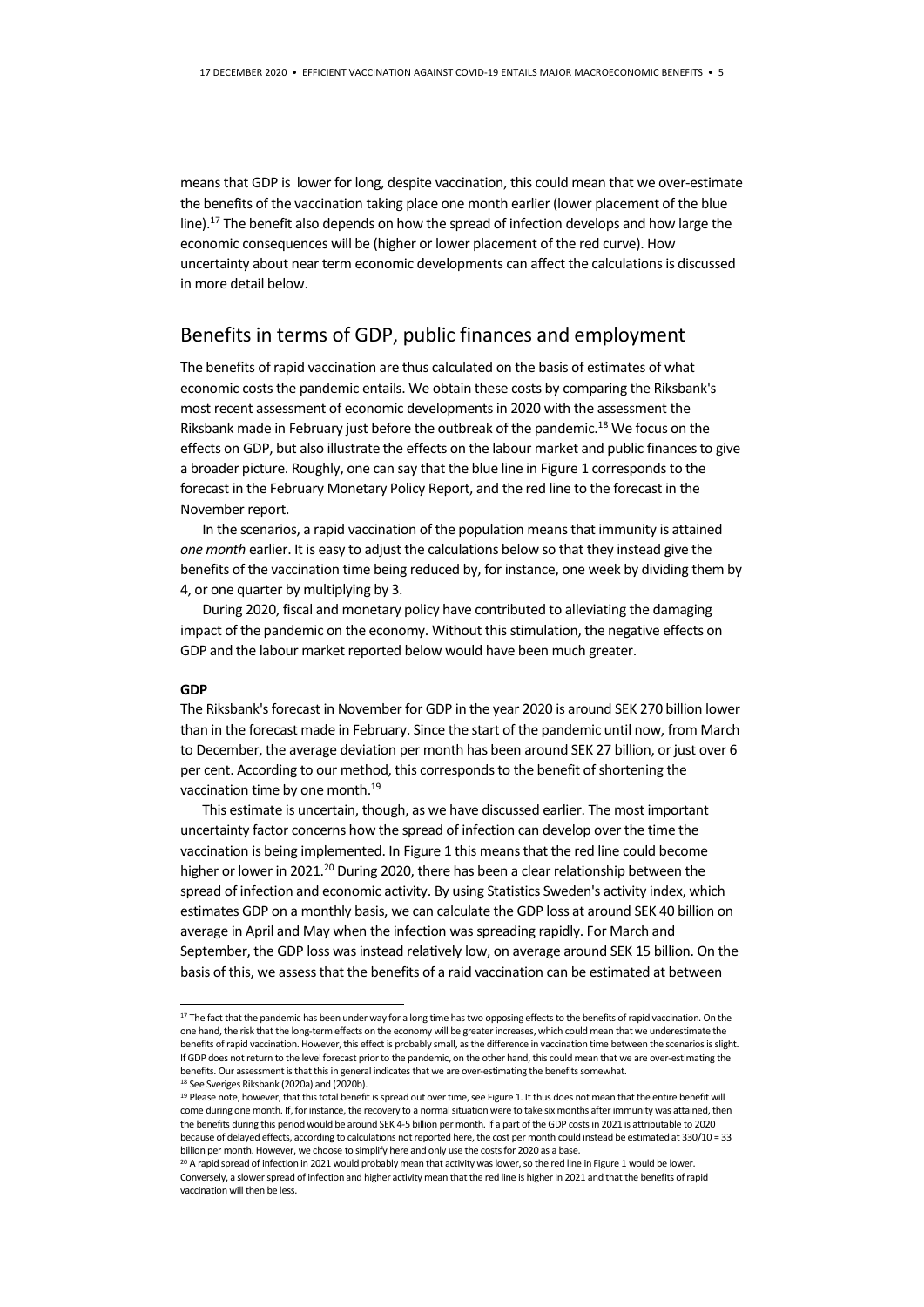SEK 15 and 40 billion, depending on how quickly we can assume that infection spreads before the vaccination process is complete in 2021.

To summarise, we can thus estimate the benefits of shortening the vaccination period by one month at SEK 25 billion after rounding off, or just over half a per cent of annual GDP.<sup>21</sup> However, this can vary between SEK 15 and 40 billion per month, depending on how the infection spreads during 2021, based on the experiences of 2020.

We can also compare our calculations of the benefits in terms of GDP with similar analyses for other countries. Nugroho (2020) reports calculations of the cost of the vaccination in Indonesia being delayed by six months, using a general equilibrium model. The cost is estimated at 44 billion dollars, or around 4 per cent of the country's GDP. Although the assumptions in this analysis differ from ours in several respects, the estimated cost, expressed as a percentage of GDP, is roughly the same.<sup>22</sup>

#### **Public finances**

We assess that the effect of the pandemic on public finances corresponds to around SEK 20 billion on average per month with an interval of between SEK 10 and 30 billion. This sum is equivalent to how much lower the public debt will be if the pandemic is shortened by one month. This is an effect that comes in addition to the calculated gain in terms of GDP. It is a rough estimate based on developments in public finances during 2020, compared with the Riksbank's assessment prior to the pandemic. We obtain roughly the same figure if we compare outcomes for general government net lending during the second and third quarters of 2020 with the corresponding period in 2019.

There are factors that indicate the effect could be higher as well aslower. Calculations based on the costs of the Government's measures to deal with the pandemic in 2020 and a normal relationship between GDP developments and automatic stabilisers would imply larger effects.<sup>23</sup> One factor that may indicate smaller effects is that we measure the outcomes for the second and third quarters of 2020 in relation to the corresponding quarter in 2019. This is a period in 2020 when the monthly costs for the Government's reforms are assessed to have been particularly high. It is also probable that other factors than the pandemic have affected the developments in general government finances between 2020 and 2019.<sup>24</sup>

All in all, we think that SEK 20 billion per month is a reasonable assessment of the savings made by the public sector if the pandemic is shortened by one month. This assessment reflects both the actual developments in general government net lending and the assessment that the benefit in terms of GDP amounts to SEK 25 billion and that the need for active fiscal policy declines. The interval of SEK 10-30 billion is constructed on the basis of the interval for the gain in terms of GDP.<sup>25</sup>

#### **Labour market**

**-**

The pandemic has also had a significant impact on the labour market. Despite substantial targeted measures to alleviate the negative consequences, employment has declined

 $21$  In the Commentary, we use SEK billion throughout and round up to the nearest unit of five.

<sup>&</sup>lt;sup>22</sup> According to our analysis, the cost of a delay of the vaccination in Sweden by six months would be  $6*25$  = around SEK 150 billion, or just over 3 per cent of GDP. The cost of a delayed vaccination for Indonesia is around six times the country's allocation to combating poverty, which illustrates the damage caused by the pandemic.

<sup>&</sup>lt;sup>23</sup> With normal assumptions for how GDP affects general government net lending, SEK 25 billion lower GDP means that the costs for the automatic stabilisers amount to around SEK 13 billion. In addition, the Government assessed in the Budget Bill for 2021 that the costs of measures taken so far and measures proposed as a result of the pandemic would entail a SEK 193 billion debit in 2020, which corresponds to around SEK 19 billion per month during the period March to the end of December. According to this calculation, the effect of shortening the pandemic by one month amount to a good SEK 30 billion lower debt in the public sector. However, part of the Government's measures entail transfers within the public sector and lower saving in the general government sector is partly compensated by increased saving in the municipal sector. The final cost of measures such as short-time work and reorientation support are also still uncertain.

<sup>&</sup>lt;sup>24</sup> Prior to the pandemic, the Riksbank had also assessed that economic activity would slow down somewhat in 2020, which would entail, all else being equal, some deterioration in general government net lending even without a pandemic.

<sup>&</sup>lt;sup>25</sup> That we round off to the nearest unit of five means that the proportionality in the interval becomes approximate.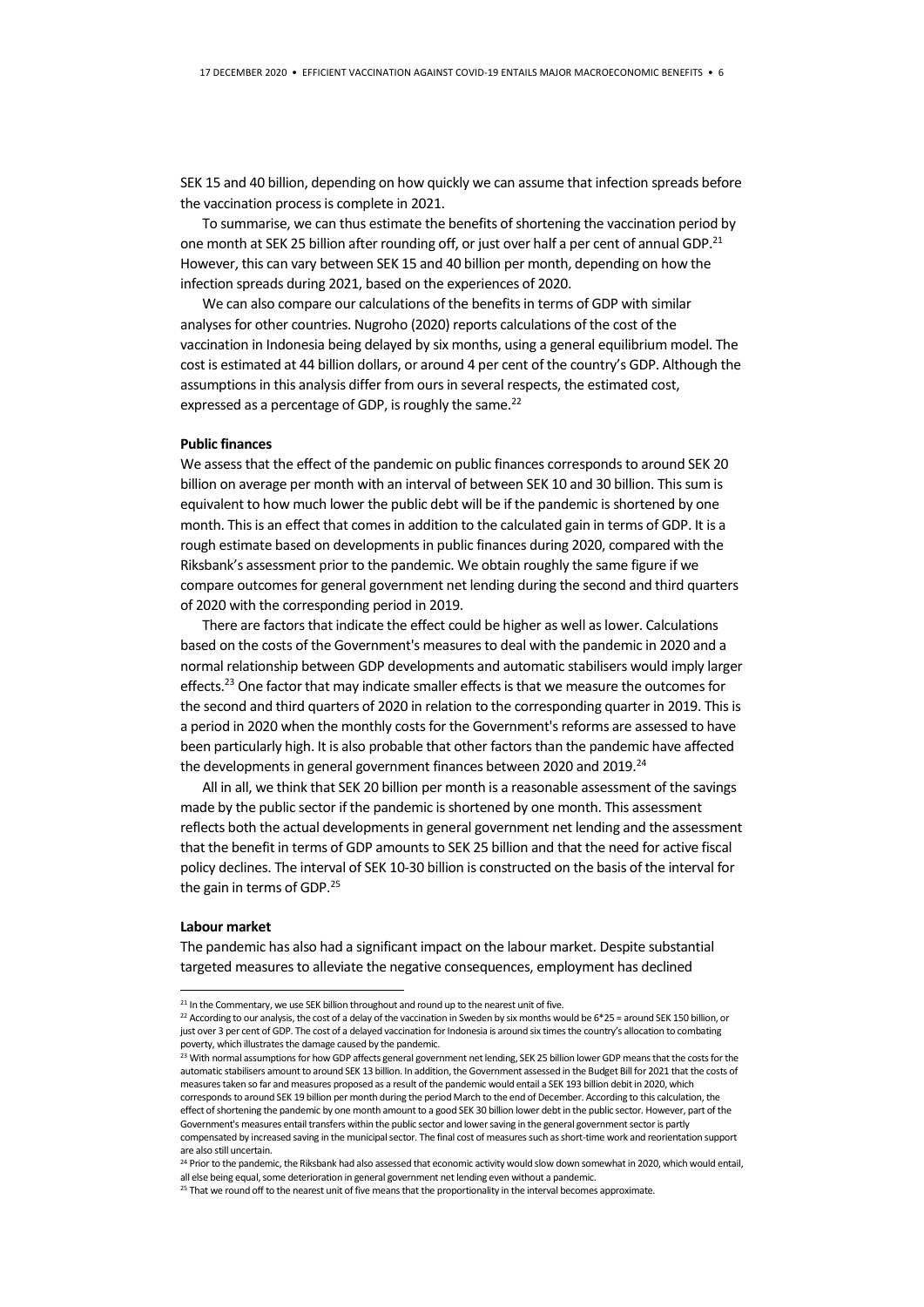substantially and unemployment has risen. At the end of 2020, the effects of the pandemic mean that 130,000 fewer people are employed than was the Riksbank's assessment prior to the pandemic.

We assume that the effects of the pandemic on employment remain unchanged from today's level during the period until immunity is attained, that is, that around 130,000 fewer people are employed. This number could be higher or lower depending on the spread of the infection and its impact on economic activity. High-frequency variations in employment are normally limited, however, and the current conditions for furloughing reduce the need to give notice of redundancy to staff as a result of temporary changes in demand.

Our assumptions entail economic activity recovering to normal levels when the vaccination process is complete, which is illustrated in Figure 1. A more rapid pace of vaccination would, however, mean higher employment and lower unemployment during a period of time. This can be compared with the recovery in GDP according to Figure 1, where the vertical distance between the light blue and yellow lines now instead represents the difference in the number of employed. How the positive effects on employment are broken down over time will depend, among other things, on the speed of the recovery (the slope of the light blue and yellow curves respectively). If, for instance, the recovery takes six (twelve) months, this will correspond to 20,000 (10,000) more people employed per month during the recovery period.

The benefits of vaccination one month earlier can also be described in terms of 130,000 more man-months or monthly salaries.

#### Efficient vaccination entails major benefits for society

There are several good reason not to allow the vaccination against COVID-19 to be delayed. Continued spread entails a high burden on the medical system, more people dying and a lot of people suffering. In addition, the macroeconomic benefits of rapid vaccination are most probably considerable, as we have shown in this Commentary. Based on the costs during 2020, we estimate that each month that the pandemic can be shortened entails benefits in terms of GDP of around SEK 25 billion and savings for the public sector of around SEK 20 billion. The benefits are less if the pandemic and the economy develop more favourably while the vaccination process is under way in 2021, compared with 2020, but can be greater if developments are poorer. Our estimates assume that fiscal and monetary policy support economic activity during 2021 in about the same way as during 2020.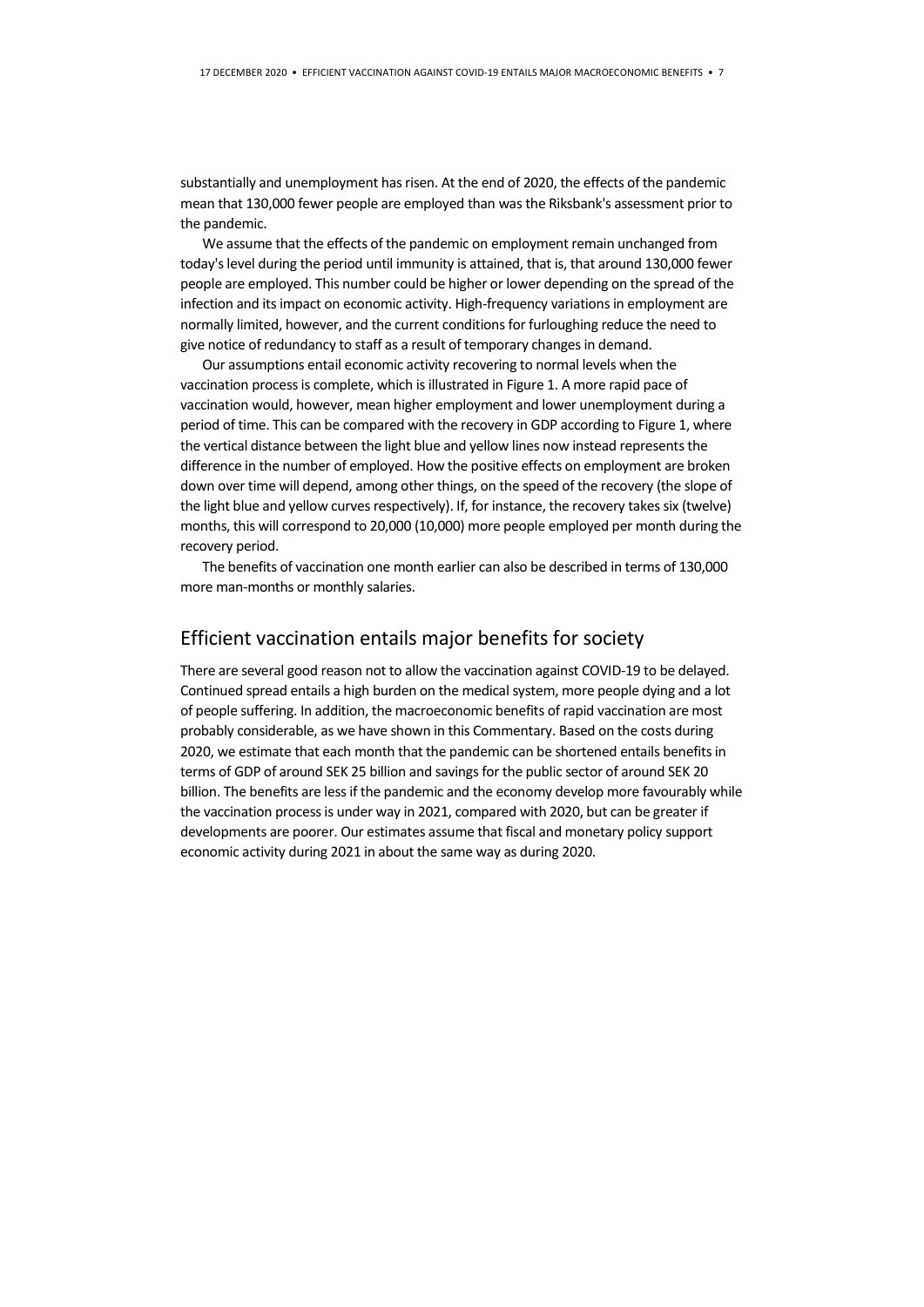# References

Acharya, Viral V., Johnson, Timothy, Sundaresan, Suresh and Zheng, Steven (2020), "The value of a cure: an asset pricing perspective",

[https://www.nber.org/system/files/working\\_papers/w28127/w28127.pdf,](https://www.nber.org/system/files/working_papers/w28127/w28127.pdf) *NBER Working paper* no. 28127.

Anderson, Roy M., Vegvari, Carolin, Truscott, James and Collyer, Benjamin S (2020), "Challenges in creating herd immunity to SARS-CoV-2 infection by mass vaccination", 4 November 2020[, https://www.thelancet.com/journals/lancet/article/PIIS0140-](https://www.thelancet.com/journals/lancet/article/PIIS0140-6736(20)32318-7/fulltext) [6736\(20\)32318-7/fulltext,](https://www.thelancet.com/journals/lancet/article/PIIS0140-6736(20)32318-7/fulltext) *The Lancet*.

Bhushan, Sid and Struyven, Daan (2020), "Vaccinating the Population: A Timeline", 26 November 2020,

[https://publishing.gs.com/content/research/en/reports/2020/11/27/f14eace6-188c-43f8](https://publishing.gs.com/content/research/en/reports/2020/11/27/f14eace6-188c-43f8-b995-3e83e30abf86.html) [b995-3e83e30abf86.html,](https://publishing.gs.com/content/research/en/reports/2020/11/27/f14eace6-188c-43f8-b995-3e83e30abf86.html) Goldman Sachs, Global Economics Comment.

Cutler, David M. and Summers, Lawrence S. (2020), "The Covid-19 Pandemic and the \$16 Trillion Virus", published online 12 October 2020, volume 324, number15, *Journal of American Medical Association*.

Dagens Nyheter. (2020), "Var tredje testad stockholmare har antikroppar" (One in three in Stockholm tested positive for antibodies), 24 November 2020[, https://www.dn.se/sthlm/var](https://www.dn.se/sthlm/var-tredje-testad-stockholmare-har-antikroppar/)[tredje-testad-stockholmare-har-antikroppar/,](https://www.dn.se/sthlm/var-tredje-testad-stockholmare-har-antikroppar/) *Dagens nyheter* newspaper

Edvinsson, Rodney (2020), "Skyddas människoliv och ekonomi av en hög immunitet i Sverige?" (Are human lives and the economy protected by a high level of immunity in Sweden?) 3 August 2020[, https://ekonomistas.se/2020/08/03/skyddas-manniskoliv-och](https://ekonomistas.se/2020/08/03/skyddas-manniskoliv-och-ekonomi-av-en-hog-immunitet-i-sverige/#comments)[ekonomi-av-en-hog-immunitet-i-sverige/#comments,](https://ekonomistas.se/2020/08/03/skyddas-manniskoliv-och-ekonomi-av-en-hog-immunitet-i-sverige/#comments) Ekonomistas blogg.

Public Health Agency of Sweden (2020a), "Nationell plan för vaccination mot covid-19 - Folkhälsomyndighetens delredovisning av regeringsuppdrag" (National plan for vaccination against COVID-19 - Public Health Agency of Sweden's report on behalf of the Government), 31 August 2020,

[https://www.folkhalsomyndigheten.se/contentassets/74cdc0cb9b3a4341827c65ba0c813a3](https://www.folkhalsomyndigheten.se/contentassets/74cdc0cb9b3a4341827c65ba0c813a30/dnr-s202004550fs-delvis-nationell-plan-vaccination-covid-19-2020-08-31.pdf) [0/dnr-s202004550fs-delvis-nationell-plan-vaccination-covid-19-2020-08-31.pdf,](https://www.folkhalsomyndigheten.se/contentassets/74cdc0cb9b3a4341827c65ba0c813a30/dnr-s202004550fs-delvis-nationell-plan-vaccination-covid-19-2020-08-31.pdf)  Folkhälsomyndigheten.

Public Health Agency of Sweden(2020b), "Påvisning av antikroppar efter genomgången covid-19 i blodprov från öppenvården (Delrapport 1)" (Evidence of antibodies after COVID-19 blood tests by outpatient care (Subreport 1)), 4 September 2020,

[https://www.folkhalsomyndigheten.se/contentassets/9c5893f84bd049e691562b9eeb0ca28](https://www.folkhalsomyndigheten.se/contentassets/9c5893f84bd049e691562b9eeb0ca280/pavisning-antikroppar-genomgangen-covid-19-blodprov-oppenvarden-delrapport-1.pdf) [0/pavisning-antikroppar-genomgangen-covid-19-blodprov-oppenvarden-delrapport-1.pdf,](https://www.folkhalsomyndigheten.se/contentassets/9c5893f84bd049e691562b9eeb0ca280/pavisning-antikroppar-genomgangen-covid-19-blodprov-oppenvarden-delrapport-1.pdf)  Folkhälsomyndigheten.

Hafner, Marco, Yerushalmi, Erez, Fays, Clement, Dufresne, Eliane and van Stolk, Christian (2020), "COVID-19 and the cost of vaccine nationalism",

[https://www.rand.org/content/dam/rand/pubs/research\\_reports/RRA700/RRA769-](https://www.rand.org/content/dam/rand/pubs/research_reports/RRA700/RRA769-1/RAND_RRA769-1.pdf) [1/RAND\\_RRA769-1.pdf,](https://www.rand.org/content/dam/rand/pubs/research_reports/RRA700/RRA769-1/RAND_RRA769-1.pdf) RAND Europe.